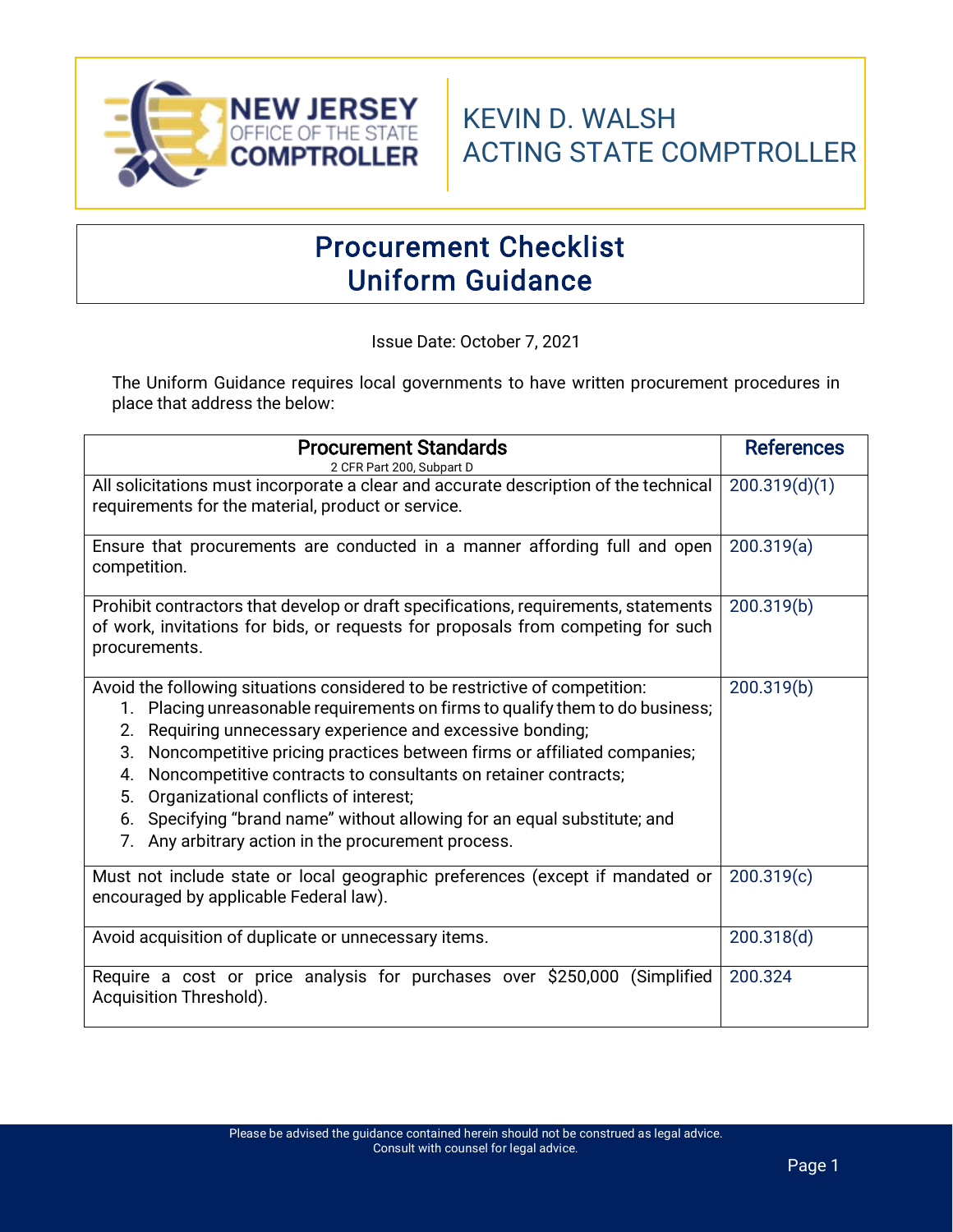| Provide guidelines for quote and bid thresholds.                                                                                                                                                                                                                                                                                                                                                                                                                      | 200.320       |
|-----------------------------------------------------------------------------------------------------------------------------------------------------------------------------------------------------------------------------------------------------------------------------------------------------------------------------------------------------------------------------------------------------------------------------------------------------------------------|---------------|
| Describe available methods of procurement:<br>1. Informal $-$ quotes;<br>2. Formal - sealed bidding and competitive contracting; and                                                                                                                                                                                                                                                                                                                                  | 200.320       |
| 3. Noncompetitive procurements - emergency, sole source.                                                                                                                                                                                                                                                                                                                                                                                                              |               |
| Requests for proposals must identify:<br>1. All requirements the offeror must fulfill; and<br>2. All other factors to be used in evaluating proposals.                                                                                                                                                                                                                                                                                                                | 200.319(d)(2) |
| Provide a preference for the purchase, acquisition, or use of goods or materials<br>produced in the U.S. to the greatest extent practicable.                                                                                                                                                                                                                                                                                                                          | 200.322       |
| Limit the use of time-and-materials type contracts unless:<br>1. No other contract is suitable;<br>2. The time-and-materials contract includes a ceiling price; and<br>The contractor agrees to proceed at its own risk if the ceiling price is<br>3.<br>exceeded.<br>Time-and-materials contracts are contracts whose cost is the sum of direct labor<br>hours charged at fixed hourly rates that reflect wages, general and administrative<br>expenses, and profit. | 200.318(j)    |
| Include affirmative steps to assure that minority businesses, women's business<br>enterprises, and labor surplus areas firms are used when possible.                                                                                                                                                                                                                                                                                                                  | 200.321       |
| Require review of SAM prior to contract award to prevent awarding to a contractor<br>who has been debarred or suspended from federal contracting.                                                                                                                                                                                                                                                                                                                     | 200.214       |
| For construction or facility improvement contracts, require:<br>1. A bid guarantee = $5%$ of bid price;<br>2. Performance bond = 100% of contract price; and<br>3. Payment bond = 100% of contract price.<br>Reminder: If federal funding requires compliance with the Davis-Bacon Act, require<br>the higher of Davis-Bacon or New Jersey prevailing wage rates.                                                                                                     | 200.326       |
| Require record retention which details the history of the procurement, including:<br>1. Rationale for the method of procurement;<br>Rationale for the selection of the contract type;<br>2.<br>3. Rationale for the contractor selection or rejection; and<br>4. Basis for the contract price.                                                                                                                                                                        | 200.318(i)    |
| Adopt a written conflict of interest policy governing actions of the entity's<br>employees during the selection, award, and administration of contracts.                                                                                                                                                                                                                                                                                                              | 200.318(c)(1) |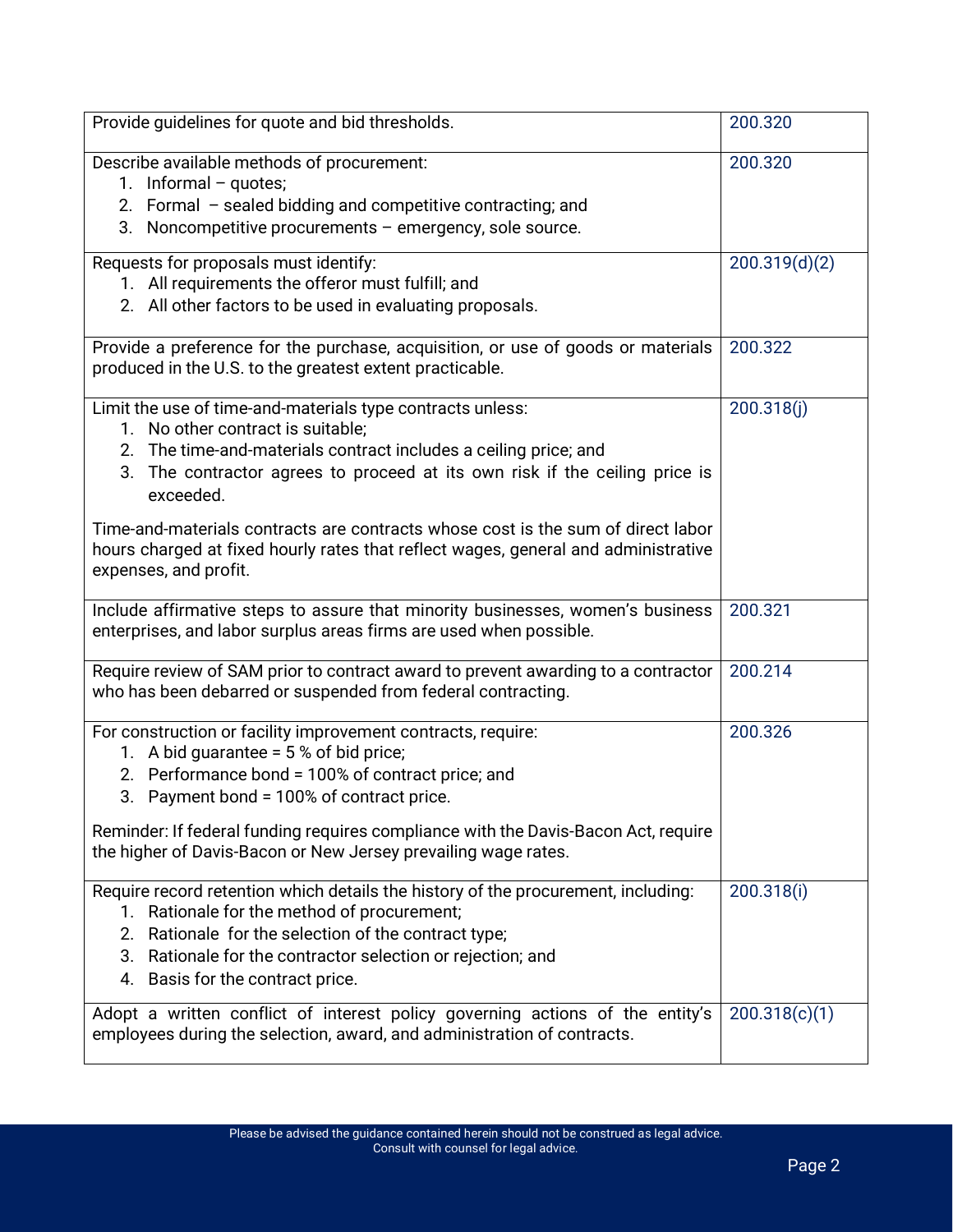#### Uniform Guidance – By Procurement Phase

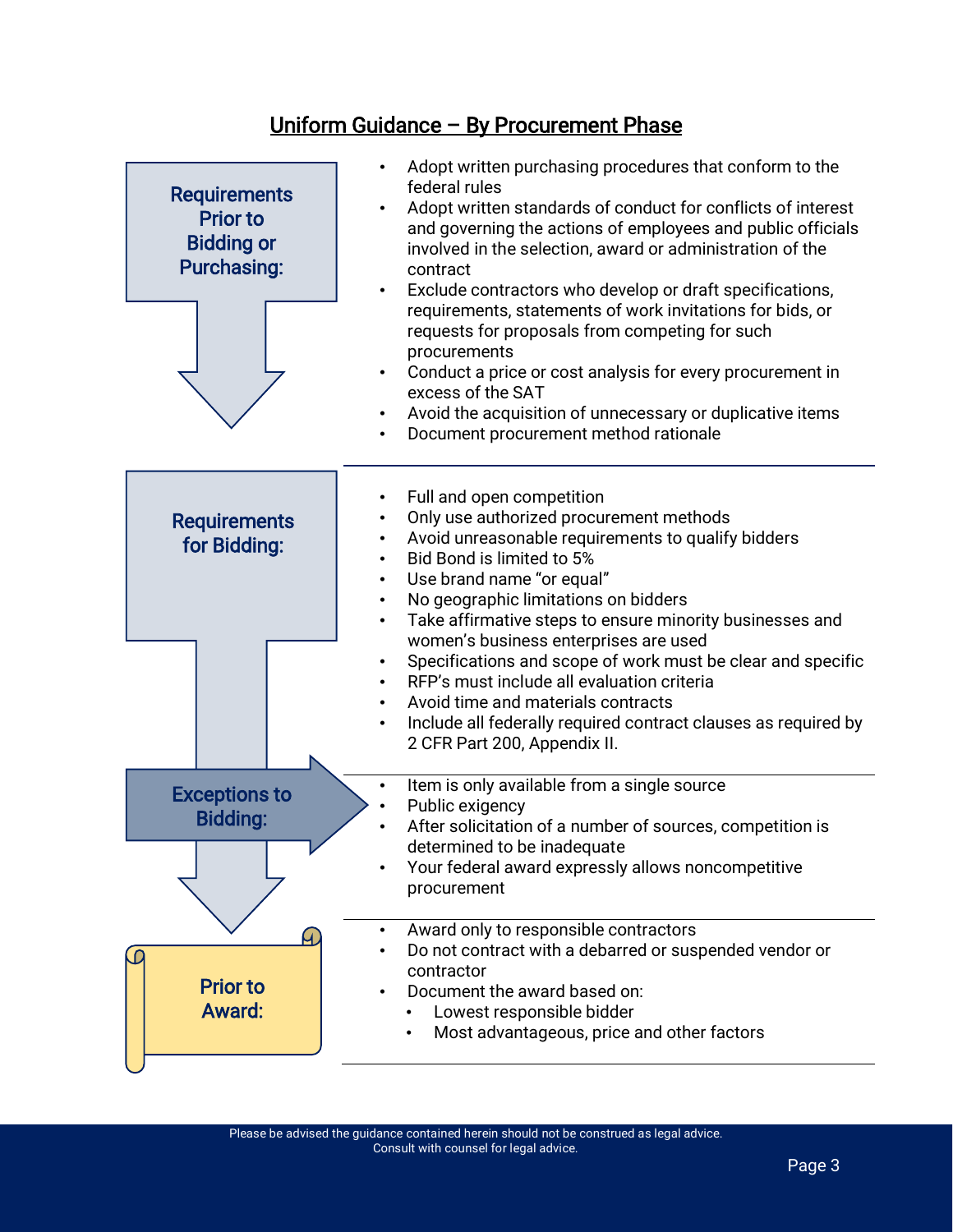## Procurement Checklist Local Public Contracts Law

#### State Statutory Requirements – All Contract Types

| <b>Requirements</b>                                                                                                | <b>References</b>                              |
|--------------------------------------------------------------------------------------------------------------------|------------------------------------------------|
| <b>OSC Record Retention Language</b>                                                                               | $N. J. A. C. 17:44-2.2$                        |
| Statement of Corporate Ownership                                                                                   | N.J.S.A.52:25-24.2                             |
| <b>Business Registration Certificate</b>                                                                           | N.J.S.A.52:32-44                               |
| Affirmative Action and Equal Employment<br>Opportunity - Include "Exhibit A" in all goods<br>& services contracts. | N.J.S.A.10:5-31; N.J.A.C.17:27                 |
| Disclosure of Investment Activities in Iran                                                                        | N.J.S.A. 52:32-55 et seq.; N.J.S.A. 40A:11-2.1 |
| Annual Political Contribution Disclosure                                                                           | N.J.S.A. 19:44A-20.27                          |
| Prompt Payment Act - Goods and Services                                                                            | N.J.S.A. 40A:11-19.1                           |
| Acknowledgement of Addenda                                                                                         | N.J.S.A. 40A:11-23.1                           |
| Set-Aside Contracts, if applicable, must be in<br>the advertisement                                                | N.J.S.A.40A:11-41 to 49                        |
| <b>Buy American</b>                                                                                                | N.J.S.A.40A:11-18                              |

## State Statutory Requirements – Public Works Contracts

| <b>Requirements</b>                                                                                            | <b>References</b>                |
|----------------------------------------------------------------------------------------------------------------|----------------------------------|
| <b>Prompt Payment Act</b>                                                                                      | N.J.S.A.2A:30A-1 etseq.          |
| <b>Public Works Contractor Registration Act</b>                                                                | N.J.S.A. 34:11-56.48 et seq.     |
| N.J. Prevailing Wage Act                                                                                       | N.J.S.A.34:11-56.25 et seq.      |
| Affirmative Action and Equal Employment<br>Opportunity - Include "Exhibit B" in all<br>construction contracts. | N.J.S.A. 10:5-31; N.J.A.C. 17:27 |
| <b>Mandatory Anti-Discrimination Language</b>                                                                  | N.J.S.A. 10:2-1                  |
| <b>Federal Debarment Certification</b>                                                                         | $N. J. S. A. 52:32-44.1$         |
| <b>Bid Guarantee</b>                                                                                           | N.J.S.A.40A:11-21                |
| <b>Consent of Surety</b>                                                                                       | N.J.S.A. 40:11-22                |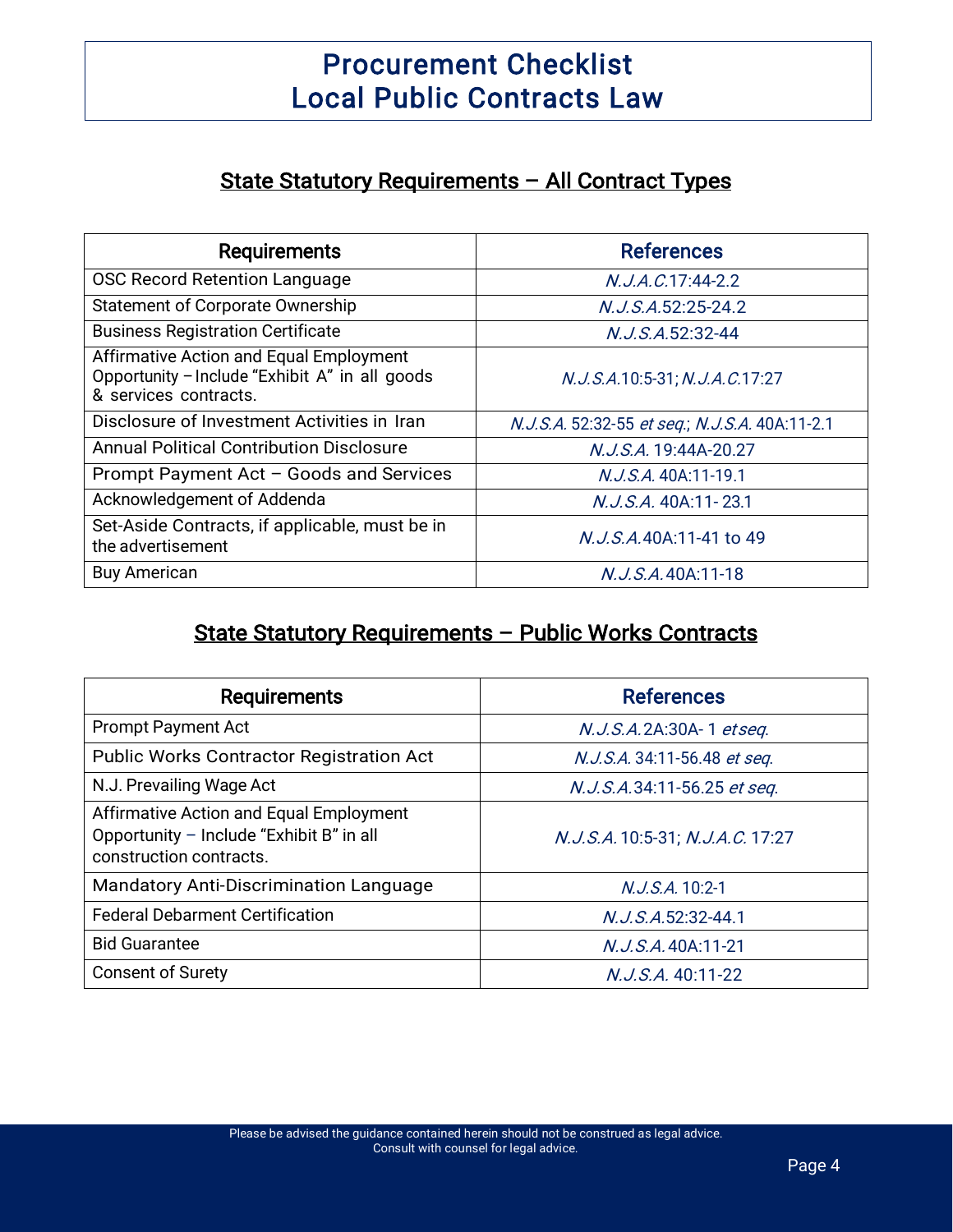# OSC Forms & Additional Resources:

### Office of the State Comptroller Submission Forms

| OSC Homepage: https://nj.gov/comptroller/                                                                         |                                                                                                                                                      |  |
|-------------------------------------------------------------------------------------------------------------------|------------------------------------------------------------------------------------------------------------------------------------------------------|--|
| Pre-advertisement Notification for<br>contracts valued at \$12.5 million or<br>more<br>(Forms B1 and B2)          | <b>Pre-Advertisement Notification (Form B1)</b><br>https://www.nj.gov/comptroller/about/work/procure<br>ment/docs/osc_compliance_form_12_5b1_pre.pdf |  |
|                                                                                                                   | <b>Post-Award Notification (Form B2)</b><br>https://www.nj.gov/comptroller/about/work/procure<br>ment/docs/osc_compliance_form_12_5b2_post.pdf       |  |
| Post-award Notification for contracts<br>valued at \$2.5 million or more but<br>less than \$12.5 million (Form A) | https://www.nj.gov/comptroller/about/work/procure<br>ment/docs/osc_compliance_forma_2_5m.pdf                                                         |  |
| Post-award Notification for<br>emergency contracts valued at \$2.5<br>million or more (Form D)                    | https://www.nj.gov/comptroller/about/work/procure<br>ment/docs/osc_compliance_formd_emergency.pdf                                                    |  |

### Links to Useful FEMA Guidance

| FEMA Homepage: https://www.fema.gov/                                                        |                                                                                                     |  |
|---------------------------------------------------------------------------------------------|-----------------------------------------------------------------------------------------------------|--|
| <b>FEMA Federal Procurement</b><br>Requirements Checklist for Non-<br><b>State Entities</b> | https://www.fema.gov/gu/assistance/public/nonstat<br>e-nonprofit/procurement-checklist              |  |
| <b>FEMA Contract Provisions Guide,</b><br>June 2021.                                        | https://www.fema.gov/sites/default/files/documents<br>/fema_contract-provisions-quide_6-14-2021.pdf |  |
| <b>FEMA Public Assistance: Buying</b><br><b>Through Cooperative Purchasing</b><br>Programs  | https://www.fema.gov/gu/assistance/public/nonstat<br>e-nonprofit/cooperative-purchasing-program     |  |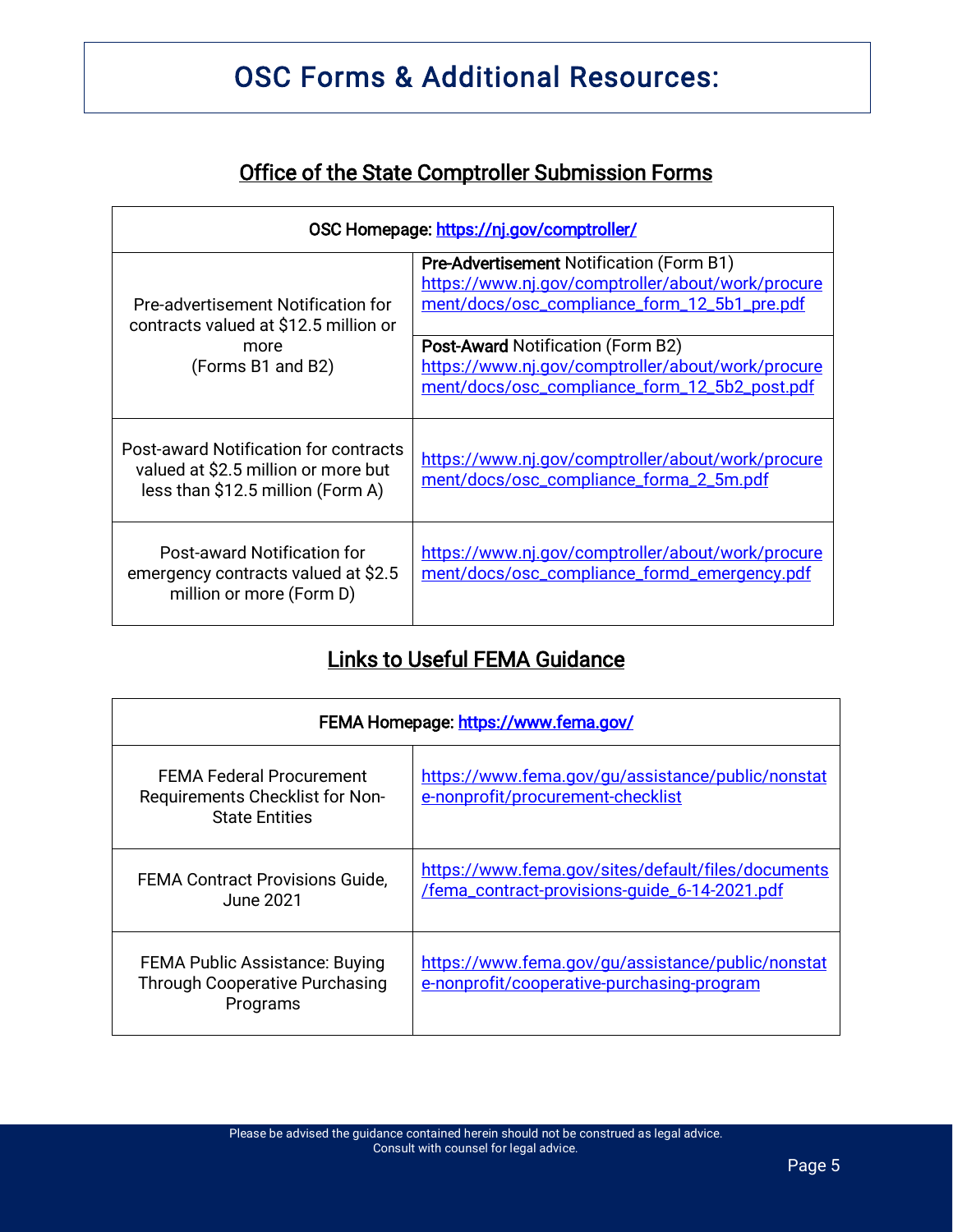# Text of 2 CFR 200, Appendix II<br>Current through the September 29, 2021 issue of the Federal Register.

#### 2 CFR 200, Appendix II

#### Appendix II – Contract Provisions for Non-Federal Entity Contracts Under Federal Awards

In addition to other provisions required by the Federal agency or non-Federal entity, all contracts made by the non-Federal entity under the Federal award must contain provisions covering the following, as applicable.

(A) Contracts for more than the simplified acquisition threshold, which is the inflation adjusted amount determined by the Civilian Agency Acquisition Council and the Defense Acquisition Regulations Council (Councils) as authorized by [41 U.S.C. 1908](https://advance.lexis.com/api/document?collection=statutes-legislation&id=urn:contentItem:8SF8-77C2-D6RV-H3ND-00000-00&context=1000516), must address administrative, contractual, or legal remedies in instances where contractors violate or breach contract terms, and provide for such sanctions and penalties as appropriate.

(B) All contracts in excess of \$ 10,000 must address termination for cause and for convenience by the non-Federal entity including the manner by which it will be effected and the basis for settlement.

(C) Equal Employment Opportunity. Except as otherwise provided under 41 CFR Part 60, all contracts that meet the definition of "federally assisted construction contract" in 41 CFR Part 60- 1.3 must include the equal opportunity clause provided under [41 CFR 60-1.4\(b\)](https://advance.lexis.com/api/document?collection=administrative-codes&id=urn:contentItem:601W-C4B1-DYB7-W4W2-00000-00&context=1000516), in accordance with Executive Order 11246, "Equal Employment Opportunity" ([30 FR 12319](https://advance.lexis.com/api/document?collection=administrative-codes&id=urn:contentItem:52GY-N1R0-00X0-9213-00000-00&context=1000516), 12935, 3 CFR Part, 1964-1965 Comp., p. 339), as amended by Executive Order 11375, "Amending Executive Order 11246 Relating to Equal Employment Opportunity," and implementing regulations at 41 CFR part 60, "Office of Federal Contract Compliance Programs, Equal Employment Opportunity, Department of Labor."

(D) Davis-Bacon Act, as amended  $(40 \text{ U.S.C. } 3141-3148)$  $(40 \text{ U.S.C. } 3141-3148)$  $(40 \text{ U.S.C. } 3141-3148)$ . When required by Federal program legislation, all prime construction contracts in excess of \$ 2,000 awarded by non-Federal entities must include a provision for compliance with the Davis-Bacon Act ([40 U.S.C. 3141](https://advance.lexis.com/api/document?collection=statutes-legislation&id=urn:contentItem:8SCB-BPC2-8T6X-73M5-00000-00&context=1000516)-[3144](https://advance.lexis.com/api/document?collection=statutes-legislation&id=urn:contentItem:8SCB-BPC2-8T6X-73M8-00000-00&context=1000516), and [3146](https://advance.lexis.com/api/document?collection=statutes-legislation&id=urn:contentItem:8SCB-BPC2-8T6X-73MB-00000-00&context=1000516)-[3148](https://advance.lexis.com/api/document?collection=statutes-legislation&id=urn:contentItem:8SCB-BPC2-8T6X-73MD-00000-00&context=1000516)) as supplemented by Department of Labor regulations (29 CFR Part 5, "Labor Standards Provisions Applicable to Contracts Covering Federally Financed and Assisted Construction"). In accordance with the statute, contractors must be required to pay wages to laborers and mechanics at a rate not less than the prevailing wages specified in a wage determination made by the Secretary of Labor. In addition, contractors must be required to pay wages not less than once a week. The non-Federal entity must place a copy of the current prevailing wage determination issued by the Department of Labor in each solicitation. The decision to award a contract or subcontract must be conditioned upon the acceptance of the wage determination. The non-Federal entity must report all suspected or reported violations to the Federal awarding agency. The contracts must also include a provision for compliance with the Copeland "Anti-Kickback" Act ([40 U.S.C. 3145](https://advance.lexis.com/api/document?collection=statutes-legislation&id=urn:contentItem:8SCB-BPC2-8T6X-73M9-00000-00&context=1000516)), as supplemented by Department of Labor regulations (29 CFR Part 3, "Contractors and Subcontractors on Public Building or Public Work Financed in Whole or in Part by Loans or Grants from the United States"). The Act provides that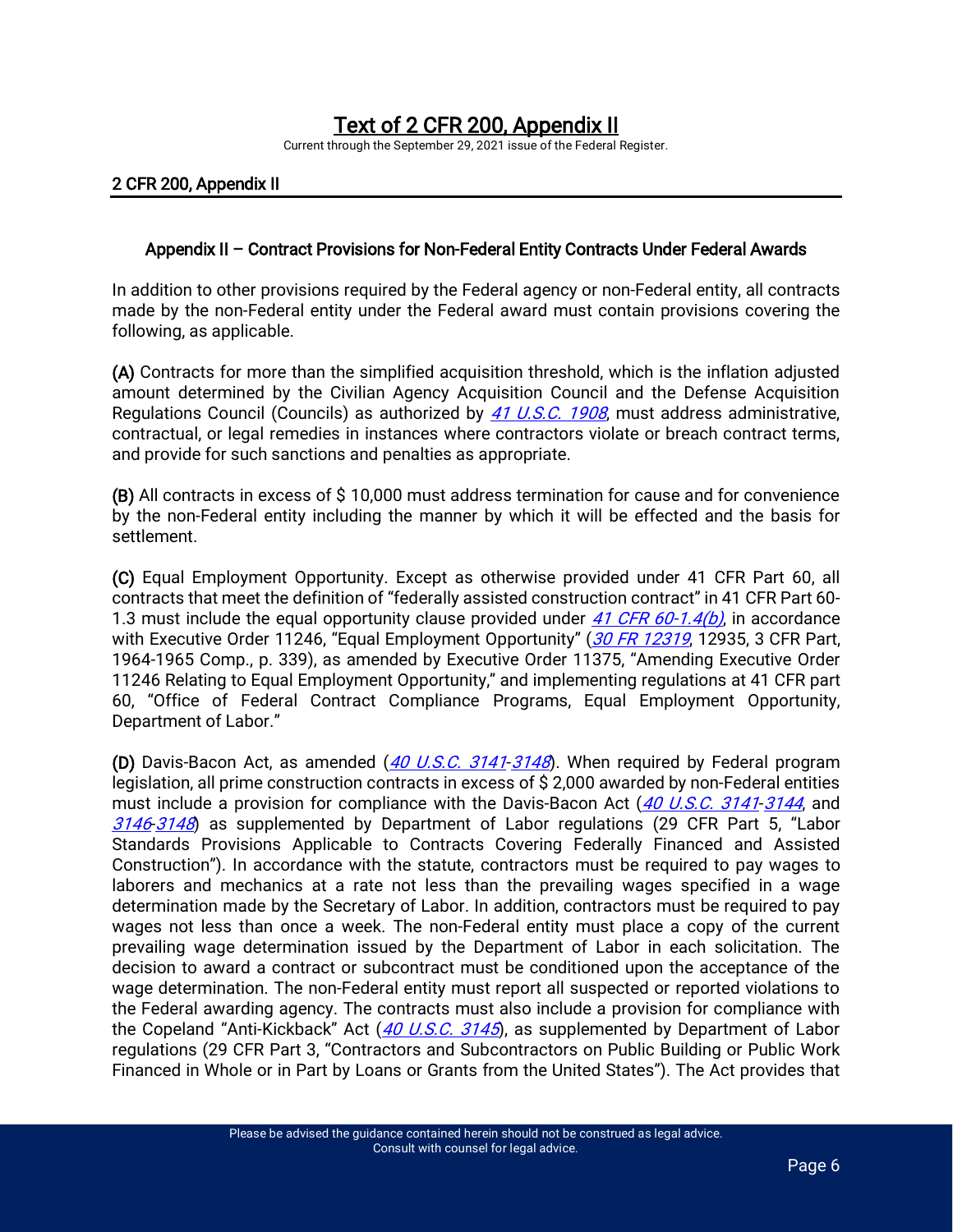each contractor or subrecipient must be prohibited from inducing, by any means, any person employed in the construction, completion, or repair of public work, to give up any part of the compensation to which he or she is otherwise entitled. The non-Federal entity must report all suspected or reported violations to the Federal awarding agency.

(E) Contract Work Hours and Safety Standards Act ([40 U.S.C. 3701](https://advance.lexis.com/api/document?collection=statutes-legislation&id=urn:contentItem:8SCB-BPC2-8T6X-73NR-00000-00&context=1000516)-[3708](https://advance.lexis.com/api/document?collection=statutes-legislation&id=urn:contentItem:8SCB-BPC2-8T6X-73P0-00000-00&context=1000516)). Where applicable, all contracts awarded by the non-Federal entity in excess of \$ 100,000 that involve the employment of mechanics or laborers must include a provision for compliance with [40 U.S.C. 3702](https://advance.lexis.com/api/document?collection=statutes-legislation&id=urn:contentItem:8SCB-BPC2-8T6X-73NS-00000-00&context=1000516) and [3704](https://advance.lexis.com/api/document?collection=statutes-legislation&id=urn:contentItem:8SCB-BPC2-8T6X-73NV-00000-00&context=1000516), as supplemented by Department of Labor regulations (29 CFR Part 5). Under [40 U.S.C. 3702](https://advance.lexis.com/api/document?collection=statutes-legislation&id=urn:contentItem:8SCB-BPC2-8T6X-73NS-00000-00&context=1000516) of the Act, each contractor must be required to compute the wages of every mechanic and laborer on the basis of a standard work week of 40 hours. Work in excess of the standard work week is permissible provided that the worker is compensated at a rate of not less than one and a half times the basic rate of pay for all hours worked in excess of 40 hours in the work week. The requirements of [40 U.S.C. 3704](https://advance.lexis.com/api/document?collection=statutes-legislation&id=urn:contentItem:8SCB-BPC2-8T6X-73NV-00000-00&context=1000516) are applicable to construction work and provide that no laborer or mechanic must be required to work in surroundings or under working conditions which are unsanitary, hazardous or dangerous. These requirements do not apply to the purchases of supplies or materials or articles ordinarily available on the open market, or contracts for transportation or transmission of intelligence.

(F) Rights to Inventions Made Under a Contract or Agreement. If the Federal award meets the definition of "funding agreement" under  $\frac{37}{\sqrt{CR}}$  G  $\frac{401.2}{\sqrt{a}}$  and the recipient or subrecipient wishes to enter into a contract with a small business firm or nonprofit organization regarding the substitution of parties, assignment or performance of experimental, developmental, or research work under that "funding agreement," the recipient or subrecipient must comply with the requirements of 37 CFR Part 401, "Rights to Inventions Made by Nonprofit Organizations and Small Business Firms Under Government Grants, Contracts and Cooperative Agreements," and any implementing regulations issued by the awarding agency.

(G) Clean Air Act ([42 U.S.C. 7401](https://advance.lexis.com/api/document?collection=statutes-legislation&id=urn:contentItem:8SHT-0722-D6RV-H47F-00000-00&context=1000516)-[7671q](https://advance.lexis.com/api/document?collection=statutes-legislation&id=urn:contentItem:8SHT-0722-D6RV-H4GF-00000-00&context=1000516).) and the Federal Water Pollution Control Act (33 U.S.C.  $1251-1387$  $1251-1387$  $1251-1387$ , as amended – Contracts and subgrants of amounts in excess of \$150,000 must contain a provision that requires the non-Federal award to agree to comply with all applicable standards, orders or regulations issued pursuant to the Clean Air Act ([42 U.S.C. 7401](https://advance.lexis.com/api/document?collection=statutes-legislation&id=urn:contentItem:8SHT-0722-D6RV-H47F-00000-00&context=1000516)-[7671q](https://advance.lexis.com/api/document?collection=statutes-legislation&id=urn:contentItem:8SHT-0722-D6RV-H4GF-00000-00&context=1000516)) and the Federal Water Pollution Control Act as amended  $(33 \text{ U.S.C. } 1251 \text{ -} 1387)$  $(33 \text{ U.S.C. } 1251 \text{ -} 1387)$  $(33 \text{ U.S.C. } 1251 \text{ -} 1387)$ . Violations must be reported to the Federal awarding agency and the Regional Office of the Environmental Protection Agency (EPA).

(H) Debarment and Suspension (Executive Orders 12549 and 12689) – A contract award (see  $\angle$ [CFR 180.220](https://advance.lexis.com/api/document?collection=administrative-codes&id=urn:contentItem:5YYH-WRX1-DYB7-W49W-00000-00&context=1000516)) must not be made to parties listed on the governmentwide exclusions in the System for Award Management (SAM), in accordance with the OMB guidelines at 2 CFR 180 that implement Executive Orders 12549 (3 CFR part 1986 Comp., p. 189) and 12689 (3 CFR part 1989 Comp., p. 235), "Debarment and Suspension." SAM Exclusions contains the names of parties debarred, suspended, or otherwise excluded by agencies, as well as parties declared ineligible under statutory or regulatory authority other than Executive Order 12549.

(I) Byrd Anti-Lobbying Amendment  $(31 \, \text{U.S. C. } 1352)$  – Contractors that apply or bid for an award exceeding \$ 100,000 must file the required certification. Each tier certifies to the tier above that it will not and has not used Federal appropriated funds to pay any person or organization for